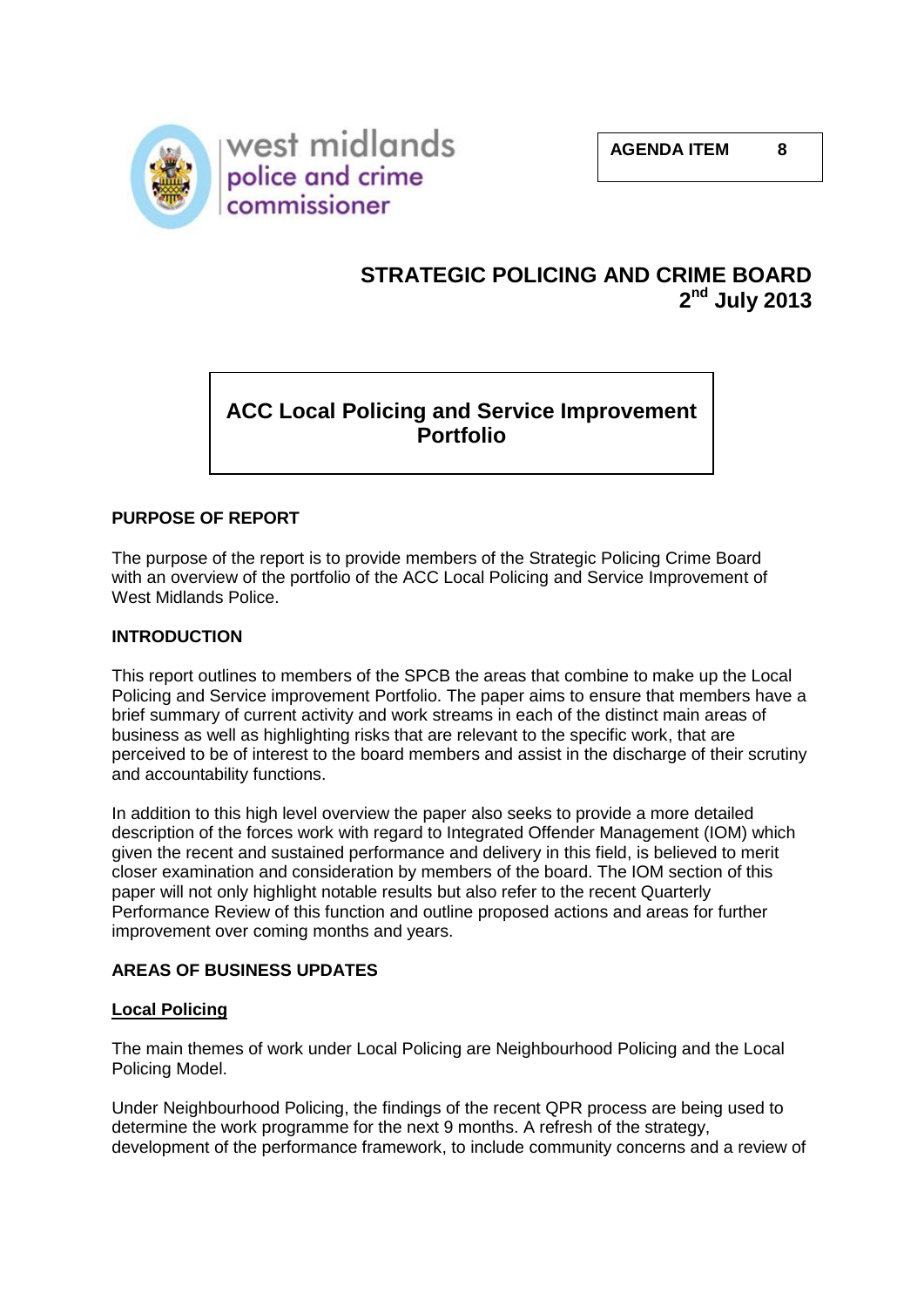training for neighbourhood teams are the key themes arising from what appears to be an inconsistent view of what exactly neighbourhood policing is.

The QPR findings provide an opportunity for reflection and also to develop and share the best practice taken from LPU'S identified during this process. These areas of good practice include, problem solving, community engagement, communications, use of restorative justice and civil interventions and partnership working. A workshop is planned for later in the year to support key stakeholders and the public in shaping and determining the way forward for Neighbourhood policing.

Other specific pieces of ongoing work under neighbourhood policing are as follows: Developing an effective Independent Advisory Group is a piece of work being led by Supt Javid at Sandwell and will broaden out to review wider LPU consultation and engagement. Chief Inspector Maria Fox is reviewing the use of cycle patrol – its purpose, users, equipment and training. This has become a protracted piece of work but proposals have now been put forward and are subject to further consultation. Supt Andy Shipman has led on a review of PCSO'S, their powers and deployment and has influenced the recruitment process to take place shortly. This detailed work is set out in a separate paper for the Police and Crime Panel and is available for board members if required. C/Supt Evans is leading on the development of neighbourhood profiles using the CORVUS platform with opportunities to expand the scope of information available to officers.

The second area of work concerns the governance of the local policing model following the LPU rollout of continuous improvement. The baseline of operating models for each LPU is being confirmed and then any changes or tweaks will be managed through a process held by OSD. This may involve the commissioning of a specific piece of work or consulting with colleagues over preferred practice via the Local Policing Leaders Forum. Other parts of force business which impact on LPU'S are invited to share developments and seek consultation and this has recently included Force Contact. The implementation of contact hubs in July creates a risk for service delivery in attempting to accommodate local variations of operating. This risk will be managed through the Local Policing governance board and service transformation team.

The Local Policing Leaders Forum is an integral part of the portfolio. This is chaired by C/Supt Emma Barnett all LPU'S are represented at Supt and/or Chief Inspector level plus representatives from Contact, OSD, Project Office, Corporate Communications, Learning & Development and Demand Champions in attendance. It is a consultative and best practice forum and supports the work of the whole Local Policing portfolio.

#### **Anti-Social Behaviour**

The force's approach to ASB has recently been validated in the HMIC re inspection supported by the "Universities Police Science Institute," of Cardiff University, "Personal, Situational and Incidental Vulnerabilities to ASB Harm<sup>"</sup>. This was a follow up study which positions WMP in third place in the country in the overall performance scores. This report shows that as a force we performed particularly well in our use of Information Technology and in the area of follow up contact with victims.

ASB continues to be a priority for WMP and we are committed to further improving by identifying the most vulnerable people within our communities and prioritising our response. In recent months we have enhanced and tightened up our approach to identify, record and problem solve offences of ASB. These developments have seen an improvement in our satisfaction rate to 79.6%.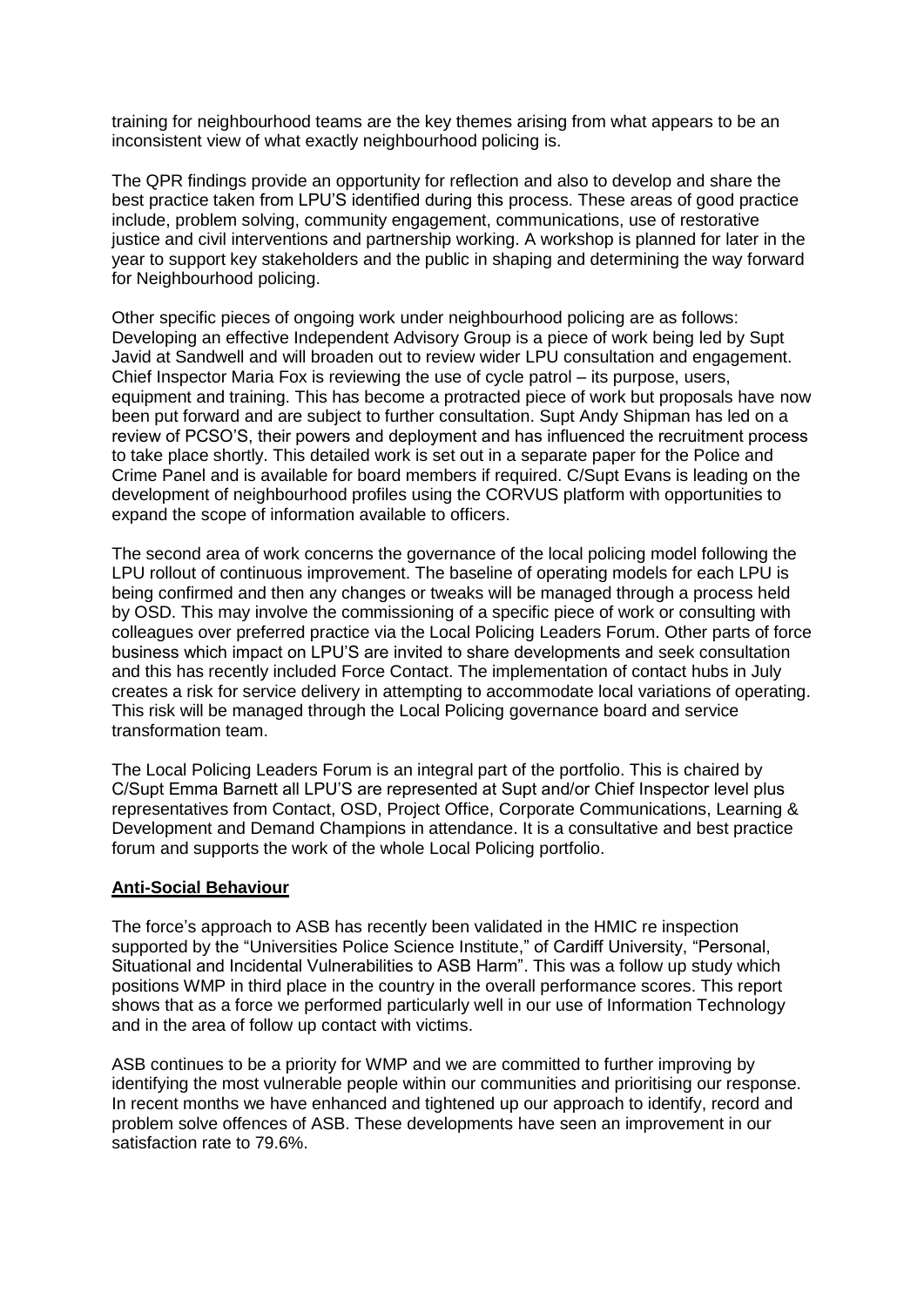As we approach a period of high seasonality we are commencing a media campaign involving victims of ASB and looking at how we can identify our most vulnerable victims and manage threat, risk and harm better. The Governments new ASB bill is at consultation stage and when passed into law will likely provide a range of new powers to deal with matters that affect our communities most.

Working together with our 7 local authorities we are attempting to gain some consistency across the Force with a new Force ASB steering group and smaller groups which sit within Community Safety Partnerships.

In conclusion, notwithstanding our recent success and the fact that we are showing signs of improvement when dealing with ASB our process of identifying risk could be further enhanced. We now have new strategic aims and a performance framework to measure our progress in these areas.

The implementation of the new ASB Bill means there is a need for a force response regarding which elements of the legislation we intend to use and also how we intend to use them. This is a newly commissioned piece of work that will be delivered under the leadership of Superintendent Angie Whittaker

# **Confidence**

The Confidence Board continues its work under the leadership of Chief Superintendent Robinson. There are five specific stands of work underway which are subject of constant review by the Board; these strands of work are as follows.

- (1) The Development of a Force Delivery Plan. The plan is now comprehensively populated and engages all LPU'S/Departments. A full review is currently underway inclusive of RAG status and includes a Peer review with all 10 LPU OSD Inspectors incorporated into that process.
- (2) The Development of LPU Delivery Plans**.** All LPU'S are currently devising their delivery plans.
- (3) Signals from noise (SFN) Neighbourhood Team (NHT) Sergeant/Inspector coaching/training**:** A presentation took place by C/Supt Robinson at a recent OSD meeting. The LPU Organisational Service Department (OSD) Inspectors are driving the training to encourage all NPT LPU Sergeants to access and interpret SFN data and adjust local delivery of service in a bid to increase public confidence further. A bespoke OSD training day is now being arranged for all OSD Inspectors and appointed LPU officers.
- (4) Pride in Our police" LPU Sergeants/Supervisor Forums. These forums are run by our sergeants who through a structured approach will agree the areas of business which require improvement with confidence in mind, drive local standards through the forum with the well formed outcome of raising internal and external confidence further. Three LPU'S to date have set these up (SW, BWC & CV) with the remaining LPU'S being incrementally included.
- (5) Evidenced based Academic experiments -Tipton Green (SW) & South Yardley (BE) are our two designated experimental areas and subject to BMG bespoke surveying by way of proving that the different tactical approach adopted in both areas delivers uplift in confidence. We are now three months into a nine month experiment with everything going according to plan. This experiment runs parallel to a formal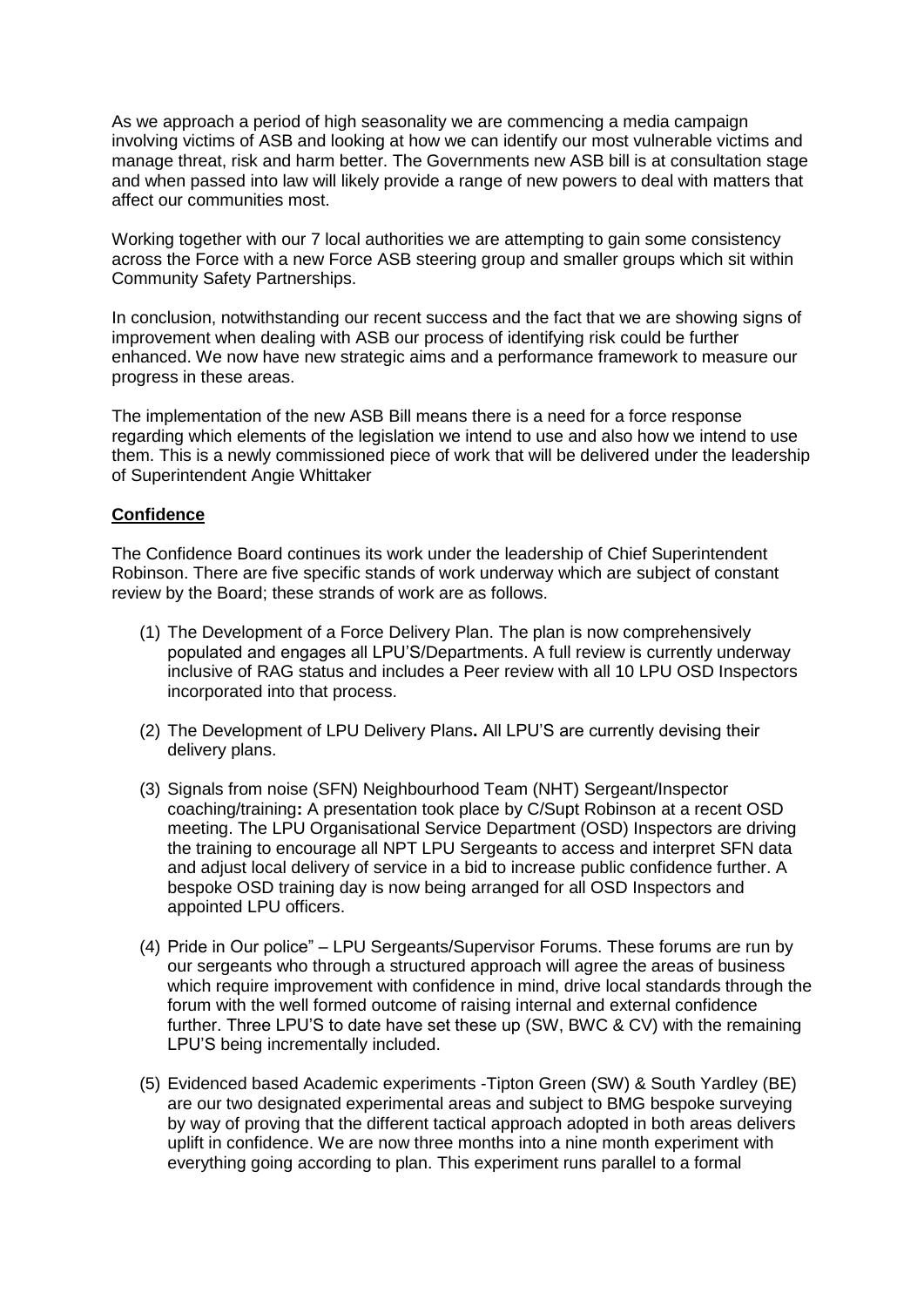academic study being conducted by Supt Javid in association with Cambridge University.

The cost of the Mosaic data specific to the experimental strand creates a risk if we roll this out across the force. This issue will be addressed through the existing governance process if required.

# **Satisfaction**

The Satisfaction Task and Finish Group concluded on September 2012 having addressed areas of police practice where public feedback indicated commonplace dissatisfaction with service delivery e.g. RTC investigation; contact plans etc and implemented a performance framework which places service delivery at its core. Ongoing work streams continue to be monitored through the Force Confidence plan.

More recently OSD have undertaken some work to explore satisfaction across gender, age and ethnicity both in respect of crime and ASB. There is little statistically significant variation across the different demographic groups but this should continue to be monitored and inform LPU Neighbourhood policing considerations.

The next corporate step in improving service delivery sits under the banner of 'Pride in our Police' the purpose of which is to create a working environment where staff have confidence not only in themselves but also in each other to protect the public from harm and deliver a values driven service that makes communities feel a sense of pride in their police. The focus is on empowering first and second line supervisors to identify and address key cultural issues, exercise leadership and engender a spirit of personal responsibility to drive up the standards, values and behaviours of individuals and teams. It is anticipated that this will have a strong overlap with the Customer Journey work mentioned later in this report.

In order to embed the approaches successfully adopted throughout the year and maximise our success in this area of business satisfaction for crime and ASB now features as a standing agenda item in Force TTCG.

# **Force Contact – 5Ci**

# **Non Emergency Call Handling**

The National Call Handling Standards sets a Non Emergency Call Handling Service level of 90% of calls answered in 30 seconds. Prior to Force Contact being formed the service level was 85.44% (April 2012 - YTD)

Following the formation of Force Contact and the move to load share calls (across all three clusters), performance improved to 94.93% (March 2013 – YTD). The improvement in performance can be seen in the below graph which plots calls answered, target SLA and performance.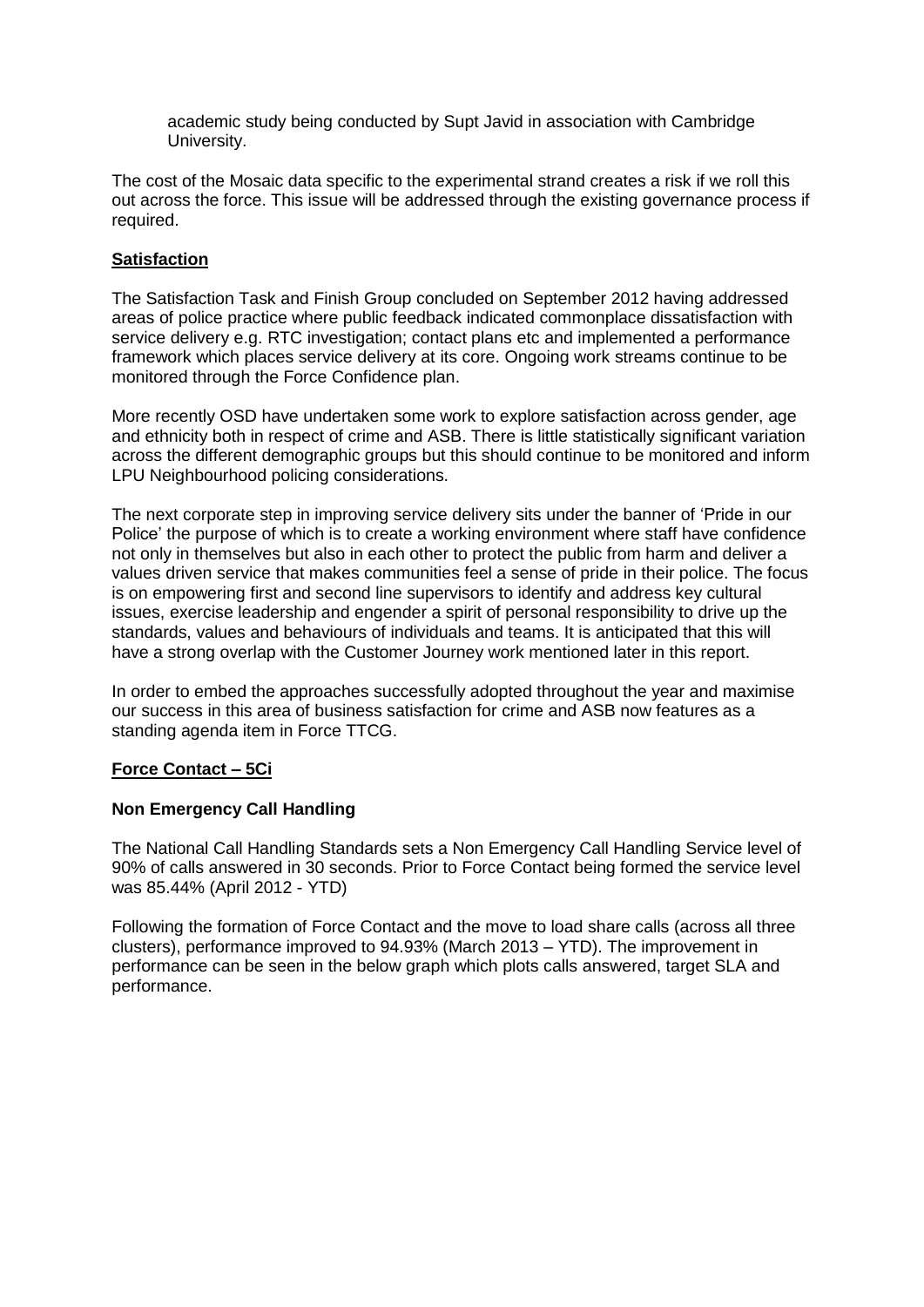

In addition to an improved service level agreement performance, delayed calls (over three minutes) were reduced from 1900 calls in April 2012 to 250 calls in March 2013.

# **Force Contact Non Emergency Call Handling Hubs**

The Programme of change that will deliver the two stand alone non emergency call handling hubs is on track and will go live in November 2013.

In preparation for the hubs, the "Model Office" has been designed to develop a call handling operating model and a standardised approach to "First Contact Resolution" whilst recognising local priorities, vulnerability and the National Decision Making model.

The Model Office aims to identify "customer requirements" by taking forward the customer journey work and testing it against customer satisfaction and designing QOS measures from the customer's experience.

The findings from the Model Office when coupled with the objectives of Force Contact will be delivered through learning and development, focusing on changing the way of work, culture and by engaging and empowering staff to make decisions.

# **Force Contact Operating Model**

The Force Contact department are currently rolling out a revised Operating Model for the dispatch function. The OM relies upon the use of telephony to manage all low risk incidents and general enquires generated internally (Log updates, admin PNC checks, FSI, boarding up and vehicle recovery).

The move of non essential demand from the controller function, allows the controllers to focus on the primary areas of risk – immediate and early response incidents. The use of telephony allows (in the same way as non emergency) us to share demand between sites on a cluster basis.

The Western and Eastern Cluster LPUs (The Black Country, Coventry and Solihull) have moved to this model of working. The Force Contact Service Level agreement has also been applied to the Service Desk. Since the move to telephony based service desks 94.48% of calls made to the service desk have been answered within 30 seconds. Feed back from the Officers who use the service is extremely positive; the average call delay is 3 seconds.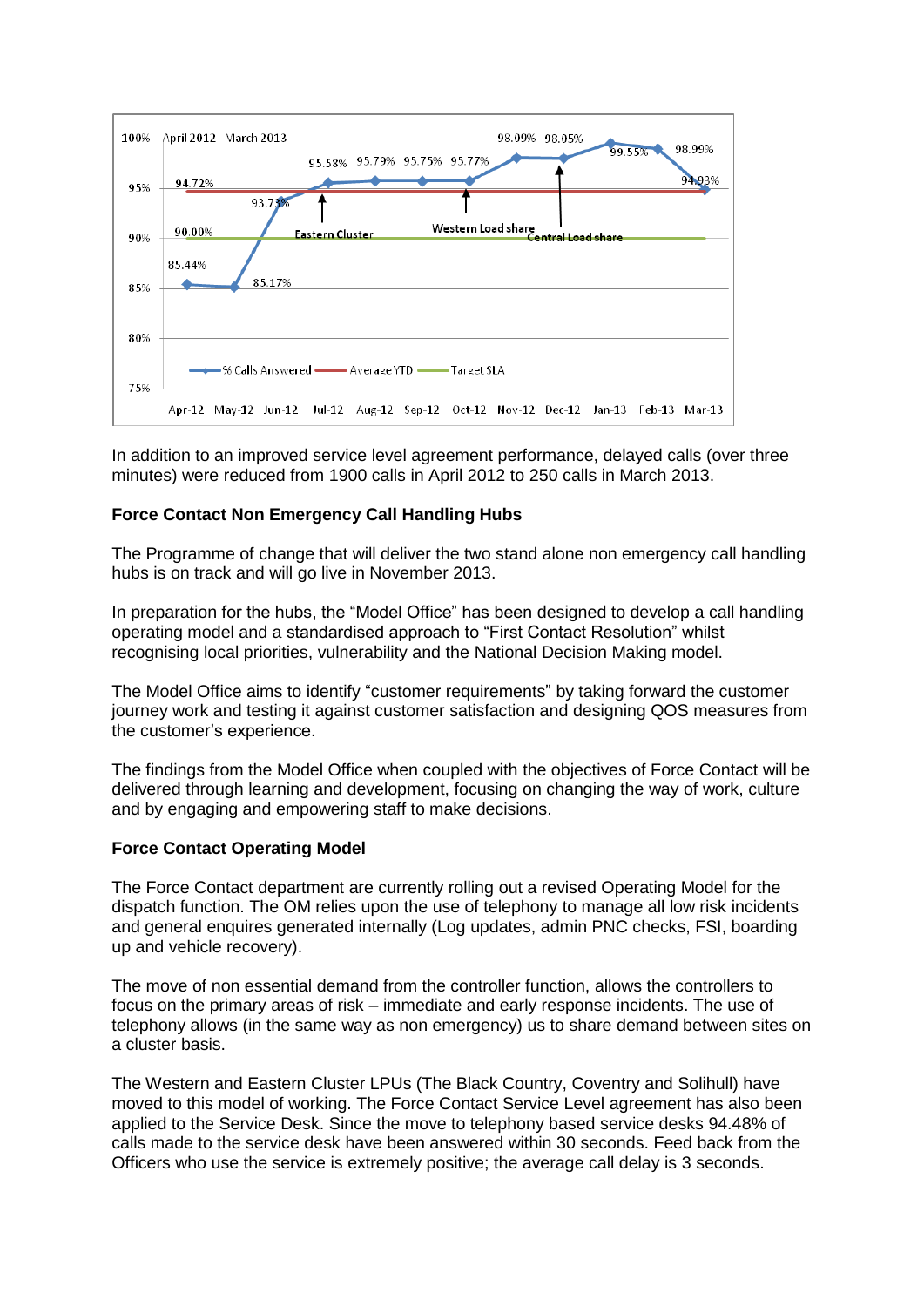# **Command and Control Project**

The next stage in transforming the Force's dispatch function is currently being scoped; the aim of the project is to improve efficiency and effectiveness in deploying resources responding to calls for service.

#### **Public Access Project**

Our visitor handling function is based upon the traditional service delivered through police front offices, recently this approach has been tested and some services are now available through joint agency sites. There is huge opportunity to improve and transform service by radically changing the opportunity for the public to access West Midlands Police. A 2 year programme of work aiming to deliver by April 2015, is currently being scoped, it will exploring options which include the use of new technology and partnership opportunities.

#### **Crime Services Team (CST)**

In early 2013 responsibility for the CST moved to the Force Contact Department. Since that time, the following areas of work have been progressed:

The CST are now at the heart of standardising crime recording practice, highlighting issues such as data quality issues local recording practices and quality of service issues created when officers leave the scene prior to recording crimes. The Force's Leaders are fully supportive of this work and CST are now the sole arbiters of crime recording.

A review of 'non-criming' has been instigated, to review the purpose and processes involved to provide consistent approach in the recording of 'non-crime' and what WMP would expect to take place with such records.

Change of this scale and nature inevitably carries a number of risks, all of which are recorded and tracked through the programme management process. To assist the board the 2 key risks are summarised as LPUs ongoing compliance with the Continuous Improvement Model, and in particular resource levels on Response and Appointment functions. The current utilisation of local response and investigation policies also has the potential to create significant difficulties and performance variations if not resolved in advance of Hub go live.

#### **Integrated Offender Management**

Members of the board will likely be aware of the significant investment made by the force in the area of Integrated Offender Management, IOM, as part of the Priority Based Budgeting exercise. Alongside the resource investment the force developed a methodology of scoring offenders on a bespoke system developed by WMP using a range of criteria, thus enabling the targeting of a group larger than the previous statutory cohort of prolific offenders, based on the threat risk and harm they posed. This methodology has been effective in tackling high risk offenders, including gang criminality and as such has attracted national interest. After substantial interest from a number of other forces and the college of policing work is currently underway to explore what opportunities the development of this system presents for the force.

Whilst the developments of the system and tactics are continually being amended and improved the force's efforts in the field of integrated offender management are believed to be a significant contributory factor to recent successes in reducing crime. The forces position in reducing reoffending is impressive but importantly is increasingly sustained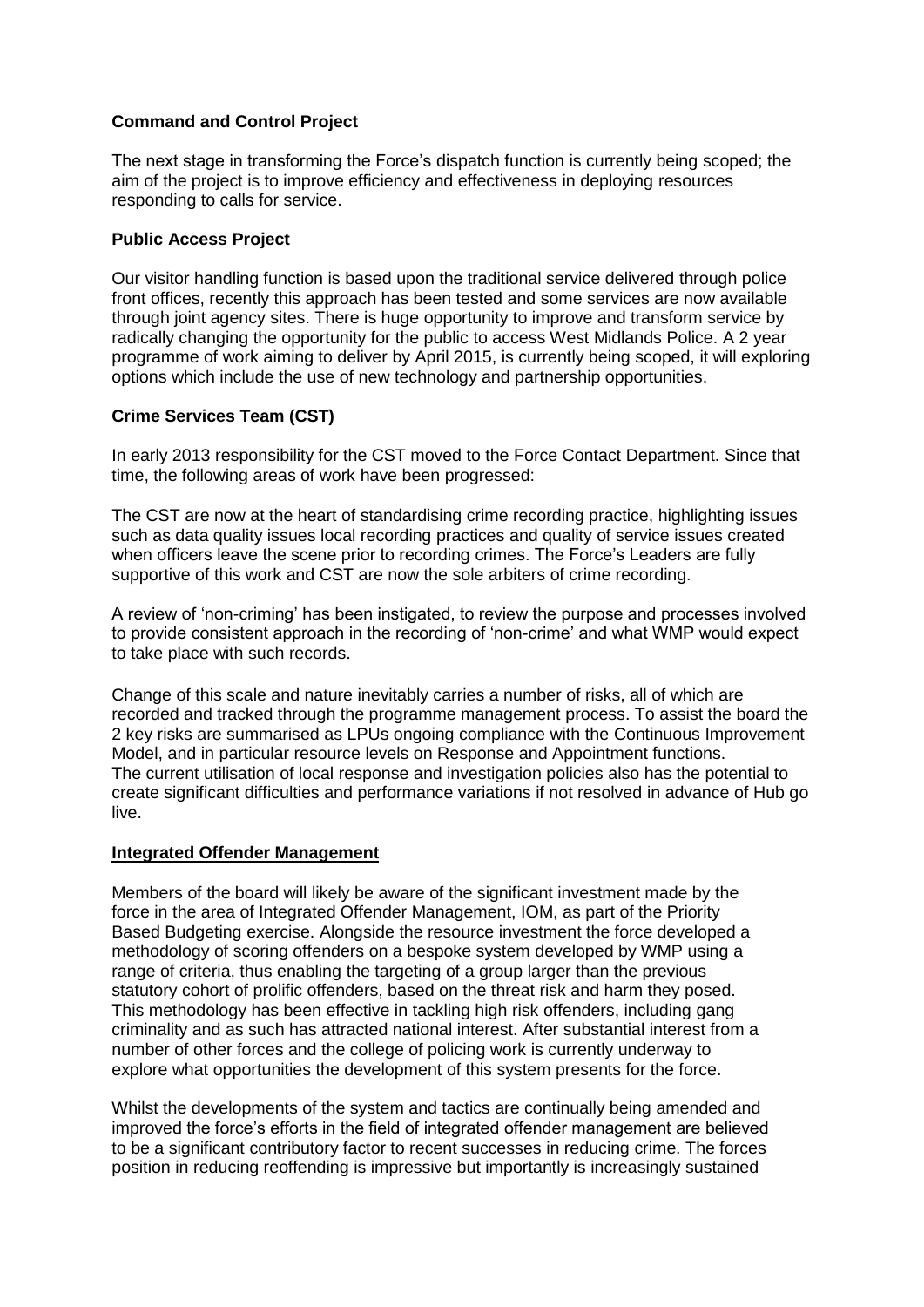| Rank Local Authority     | sizel  | Cohort Actual rate of<br>re-offending | Predicted rate % difference<br>of re-offending |            |
|--------------------------|--------|---------------------------------------|------------------------------------------------|------------|
| 1 Dudley                 | 3,059  | 5.20%                                 | 7.30%                                          | $-28.81%$  |
| 2 Barking and Dagenham   | 2,862  | 6.60%                                 | 9.05%                                          | -27.05%    |
| 3 Sandwell               | 4,706  | 5.55%                                 | 7.49%                                          | 25.97%     |
| 4 Wolverhampton          | 3,893  | 6.73%                                 | 8.60%                                          | 21.78%     |
| 5 Gwynedd                | 1,445  | 9.00%                                 | 11.47%                                         | 21.58%     |
| 6 Bracknell Forest       | 880    | 6.82%                                 | 8.69%                                          | 21.55%     |
| 7 Barnet                 | 2,402  | 5.91%                                 | 7.54%                                          | 21.55%     |
| 8 Bath and N.E. Somerset | 1,388  | 7.64%                                 | 9.66%                                          | 20.93%     |
| 9 Southwark              | 4,228  | 6.69%                                 | 8.38%                                          | 20.12%     |
| 10 Denbighshire          | 1,177  | 7.65%                                 | 9.53%                                          | $-19.77%$  |
| 11 Walsall               | 3,730  | 7.40%                                 | 9.16%                                          | $-19.21%$  |
| 12 Havering              | 1,966  | 6.56%                                 | 8.08%                                          | $-18.75\%$ |
| 13 Solihull              | 1,830  | 6.67%                                 | 8.17%                                          | $-18.44%$  |
| 14 Waltham Forest        | 3,405  | 6.31%                                 | 7.66%                                          | $-17.61%$  |
| 15 Birmingham            | 18,918 | 6.63%                                 | 8.03%                                          | $-17.37%$  |
| 16 Croydon               | 4,848  | 7.82%                                 | 9.45%                                          | $-17.31%$  |
| 17 Kirklees              | 4,771  | 8.13%                                 | 9.83%                                          | $-17.23%$  |
| 18 Sheffield             | 6,410  | 9.52%                                 | 11.49%                                         | $-17.21%$  |
| 19 Wokingham             | 776    | 6.44%                                 | 7.76%                                          | $-16.92%$  |
| 20 Knowsley              | 2,373  | 6.41%                                 | 7.69%                                          | $-16.73%$  |
| 21 Coventry              | 4,922  | 7.38%                                 | 8.83%                                          | $-16.50\%$ |

with improvements in successive iterations of the adult reoffending rate performance information, the most recent from the end of May, reproduced below.

As can be clearly seen all 7 local authority areas feature in the top 21 nationally out of a total of 255 with Staffordshire and Stoke on Trent featuring at 83 and 144 respectively by comparison.

Proposed developments of the system and methodology aim to replicate the success to date on the widest possible basis whilst continuing the impact and benefits enjoyed so far. Specifically work is currently underway in conjunction with the Business transformation team to develop a scoring approach to Domestic Abuse and Serious Sex Offenders that accurately represents the threat and risk posed by these perpetrators. It is also recognised that there is a need to develop the system to include scoring readjustments of offenders held in prison, minimising the risk they present upon release.

In addition to this work is also underway with partners to develop consistent pathways into cognitive behavioural therapy which is recognised by prominent academics as being one of the most effective tools in preventing and reducing reoffending.

The Drug Intervention Programme, DIP continues to be effective in supporting the work of IOM teams and targeted testing of offenders has resulted in efficiencies in both time and cost by reducing unnecessary expenditure on offenders who do meet the stricter criteria. Whilst this does focus this resource effectively some opportunities to test and divert lower risk individuals are almost inevitably missed.

As part of the force ongoing commitment to develop IOM, this subject was one of the themes for the most recent Quarterly performance reviews which examined the practice and policy of IOM delivery on each of the 10 LPUs. From this a number of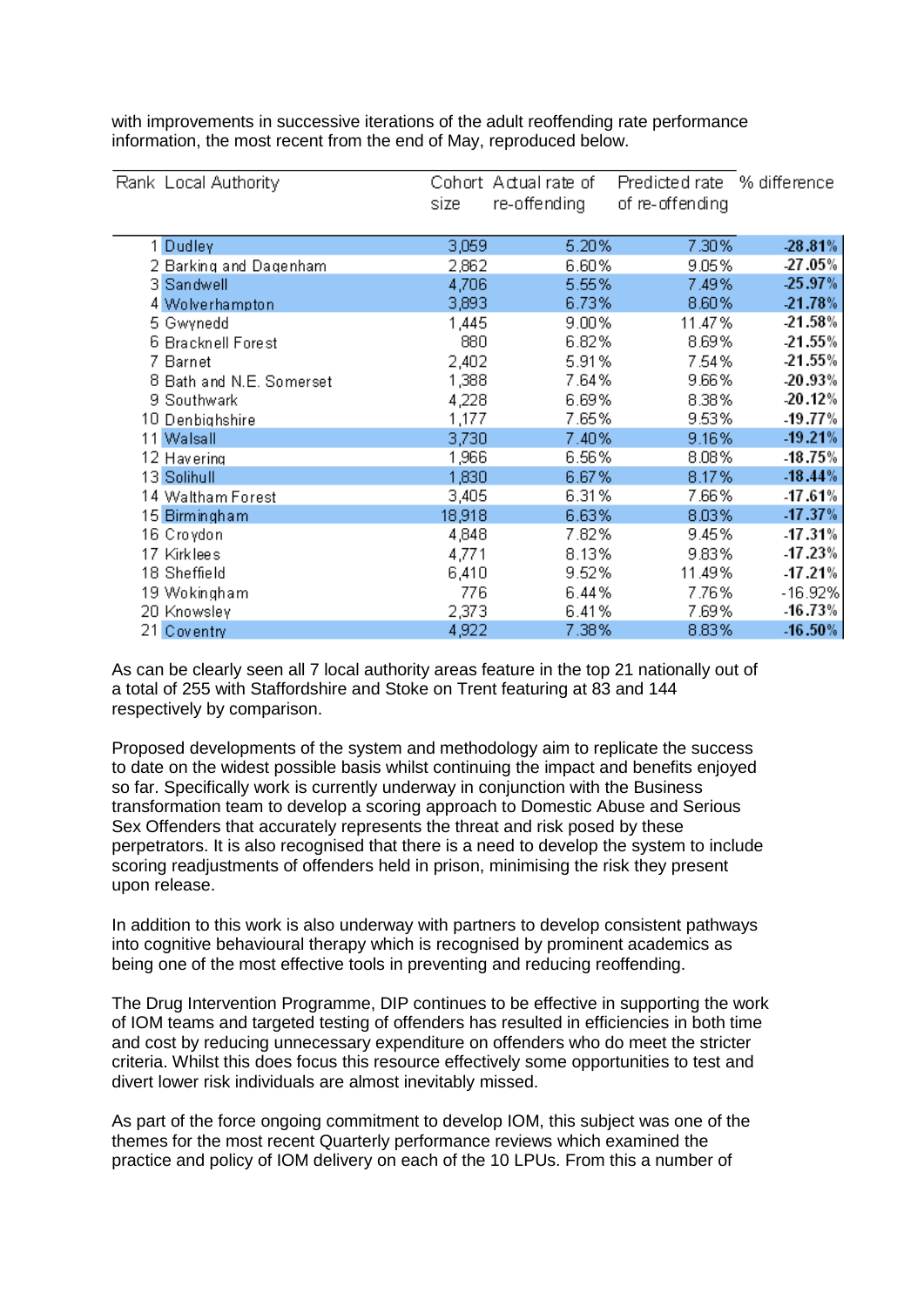areas of good practice were identified as well as further opportunities for development which are replicated below.

**Recommendation 1:** Where co-location is not currently taking place opportunities should be explored to bring this about.

Most are co-located, and all LPU's have a version of multi agency working even if they are not physically co-located. i.e. surgeries or at least probation etc.

**Recommendation 2:** All LPU's should have contingency plans in place to address future potential reductions in service provision across support pathways.

Transforming Rehabilitation will impact on this; however, despite significant concerns about impact on probation, there may be opportunities for service improvement. LPUs have been advised to map out local provisions with partners.

**Recommendation 3:** There is potential for sharing of effective working practices being adopted across force, such as use of civil interventions and injunctions. Inspectors and Sergeants Forums already capture good practice. There is also a senior probation officers' forum chaired by probation management. Central IOM team facilitate ODOC (one day one conversation) reviews & peer assessments. They also have access to IOM self assessment toolkit and Home Office Joint Inspection document.

**Recommendation 4:** High Risk Domestic Abuse offenders to be managed through IOM Corvus to enable accurate measurement of risk and case management. Setting up of DA steering group led by PPU through programme change board. Use of existing tasking forums to capture and respond dynamically to high risk on LPU driven by force

**Recommendation 5:** There needs to be a platform where the excellent initiatives taking place across Force to secure additional pathways and support for victims can be shared. As at 3 above. Central IOM team attend LDG and attended and reviewed ODOC etc. Intranet site, toolkit etc

**Recommendation 6:** All LPU OMT's utilise this section of the report to highlight areas for development within their own team.

This is already happening and is also supported through central IOM team.

**Recommendation 7:** A decision around what is appropriate around genuine co-located Offender Management Teams and the placement of PNC terminals needs to be made within Force to secure consistency of approach.

This has been actioned and is now resolved. Central IOM team have liaised with IT force security and agreed for them to attend and review PNC within co location on a bespoke basis.

**Recommendation 8:** ACC Forsyth to initiate a meeting with directors from G4S to reestablish cohesive working practices between Police and Prisons. This meeting is now scheduled to take place.

**Recommendation 9:** All OMT's to assess and initiate relevant Learning and Development processes for NHT / Response officers within their LPU structure to equip officers with the necessary knowledge and skills to manage medium risk offenders.

This is partly about increasing local LPU officers' understanding of the various pathways that are available and LPU OMU teams already starting to do this locally through attendance of offender managers on NT briefings, shadowing/mentoring opportunities and sharing of existing learning aids i.e. Sandwell Powerpoint. Briefing matter has included Risk & Harm,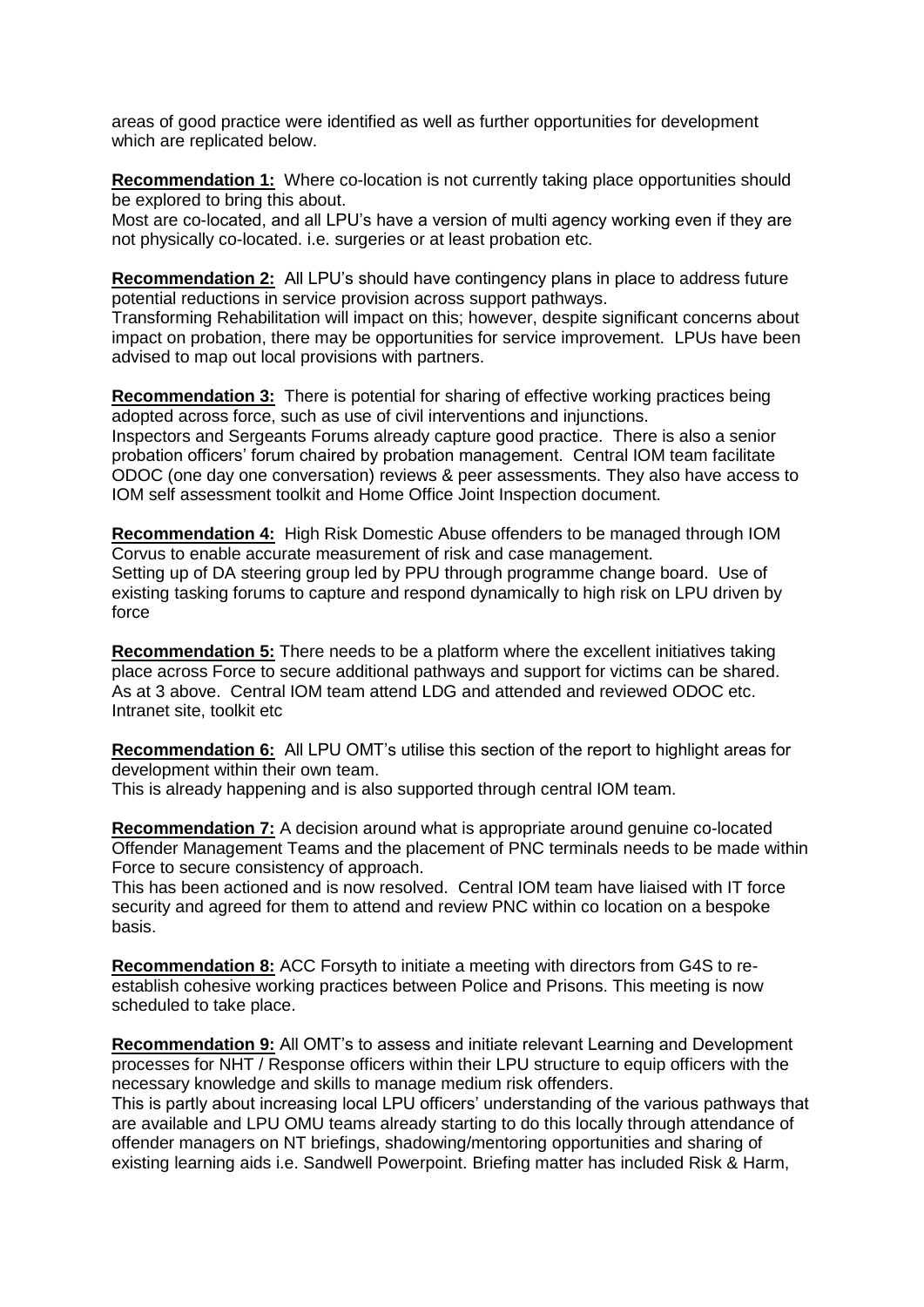DIP, MAPPA, Seminars etc. Central Team will continue to support through the development and identification of learning opportunities.

Key risks in this area of business are considered to be firstly the potential impact of the MOJs "Transforming Rehabilitation" paper which includes proposals for the outsourcing of the management of lower level risk offenders. Whilst precise details remain unclear at the time of writing the Probation service are key partners in the joint endeavour of IOM and uncertainty going forward presents some difficulty to the continued effective operation.

There is similar concern around the ability of partners to support necessary information sharing as budget reductions across agencies start to take effect. The difficulty of extracting information from both Children's Services and the Department for Work and Pensions has been an ongoing problem for the life of IOM and proves increasingly difficult to resolve as it is seen as additional demand in the face of budget reductions.

Any changes to scoring mechanisms has the potential to impact on established workloads and resourcing levels and may require additional resource to continue to be effective in a broader field of operation.

#### **Customer Service Strategy**

The Customer Journey project was commissioned to provide the organisation an opportunity to review current service quality from the customers' perspective and to suggest how that insight might be applied to improve the customers' service experience and our service delivery. The project was designed to provide a base from which the force can transition from cost reduction programmes to ones that offer service transformation in order to reduce demand and create a sustainable long-term cost model.

These must fit the force's overall goals and support our developing culture and behaviours – namely, the delivery of an enhanced quality of service at an affordable cost. "Better for less".

The first phase of the project has successfully identified the areas where the force can generate significant improvements as well as a number of opportunities to introduce new service delivery models which will offer better services at lower costs.

It is clear, however, that in order to maximise the benefits achieved by the next tranche of projects the force must recognise that it needs to ensure much greater co-ordination across a number of service functions as well as incorporating current programmes.

The projects primary function will be to ensure that the customer is central to all of our service development. In addition it will form the core Service Development Planning function which was a key recommendation in Customer Journey Report including the production and maintenance of both the Customer Information Plan and the introduction of detailed service development planning, (including overall Information Strategy envisaged in "Improving Service, Achieving Efficiencies") for front line and key enabling functions. It will also oversee the design of a performance management framework which reflects and supports the development of "Pride in Our Police".

The project will also be responsible for defining and managing the realisation of agreed benefits including both service improvement and cost reductions and savings. It will ensure appropriate co-ordination and co-operation with and across key projects as well as Service Transformation team activities in Investigation. The project will be overseen by a customer journey programme board chaired by ACC Forsyth and reporting through OCPB.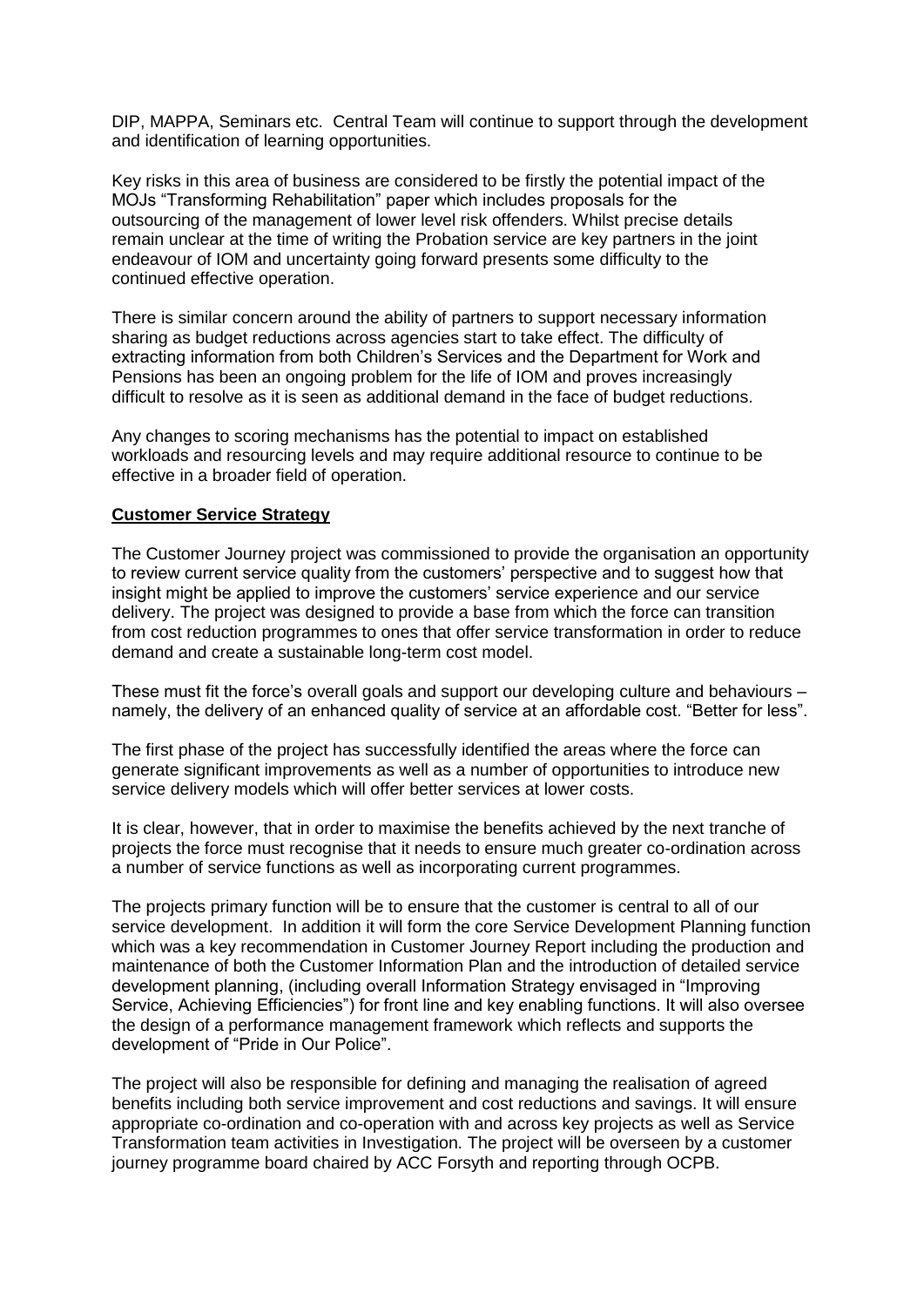#### **Hate Crime**

A draft hate crime strategy has been created and is currently subject to consultation through the Hate Crime delivery group and will be an agenda item at the next Local Policing Leaders Forum/Governance Board.

The primary West Midlands Police Third Party reporting mechanism utilises the ACPO sponsored True Vision website [\(www.report-it.org.uk\)](http://www.report-it.org.uk/). Reporting through True Vision has increased accessibility for victims who may not wish to visit a police station or engage directly with the police. Revisiting the marketing and reinvigorating the use of True Vision features as a priority on the control plan. Force Contact have introduced an OASIS log tag which will provide a clearer analytical picture of incidents involving hate crime.

Overall hate crime reporting levels (as a year to date comparison) are showing that reporting has increased by 21.5%. When set against the nationally recognised statistic of 60+% under reporting, there is clearly more work to do especially when comparing WMP levels of reporting against other, similar Forces. As an example, official disability hate crime reporting levels for WMP - 33 (2010) 41 (2011), GMP- 55 (2010) 61 (2011), it is clear from recent national level reviews that disability hate crime is not recognised by agencies and the wider public. Any failure to identify such crime creates a significant risk to the Force. Any increase in the levels of reporting hate crime should be considered and marketed as a positive outcome for the Force.

The latest reporting levels for WMP can be found below: 2012/2013 - 447 2013/2014 – 543 (+21.5%)

The current solve and resolve rate has fallen slightly since the last performance year -35.3% (YTD). The increase in reporting is likely to be a significant contributory factor in this slight reduction.

The following areas of work are currently in place to improve effectiveness and satisfaction:

*Joint WMP/CPS Service Level Agreement/Maximising opportunities for enhanced sentencing (sec 145/146):* The previous service level agreements with CPS focused on these strands, this document has been revised and is now simpler focusing on the main principles of identification, case management and the maximisation of enhanced sentencing.

*Hate Crime - Scrutiny Panel***:** The Hate Crime Scrutiny Panel is lead by CPS allowing scrutiny of hate crime prosecutions by a panel of community representatives and professionals, WMP play an active and integral role in the panel, taking the learning from the cases discussed.

*WMP - Guide to Dealing with Hate Crime:* A draft guide to dealing with hate crime has been created and is currently subject to consultation.

*Review of Hate Crime Manual of Standards:* The hate crime manual of standards is currently being reviewed by OSD and Supt Chris Johnson the Force's Silver Lead for Hate Crime.

*Identification of Hate Crime at the earliest opportunity***:** The Living in a Different World report identified identification of hate crime as an essential element of a successful prosecution. The Force Contact Model Office is examining the role of call handlers in identifying wider vulnerability, hate crime features within this area of work and will define the processes for call handlers to follow in the hub structure of call handling.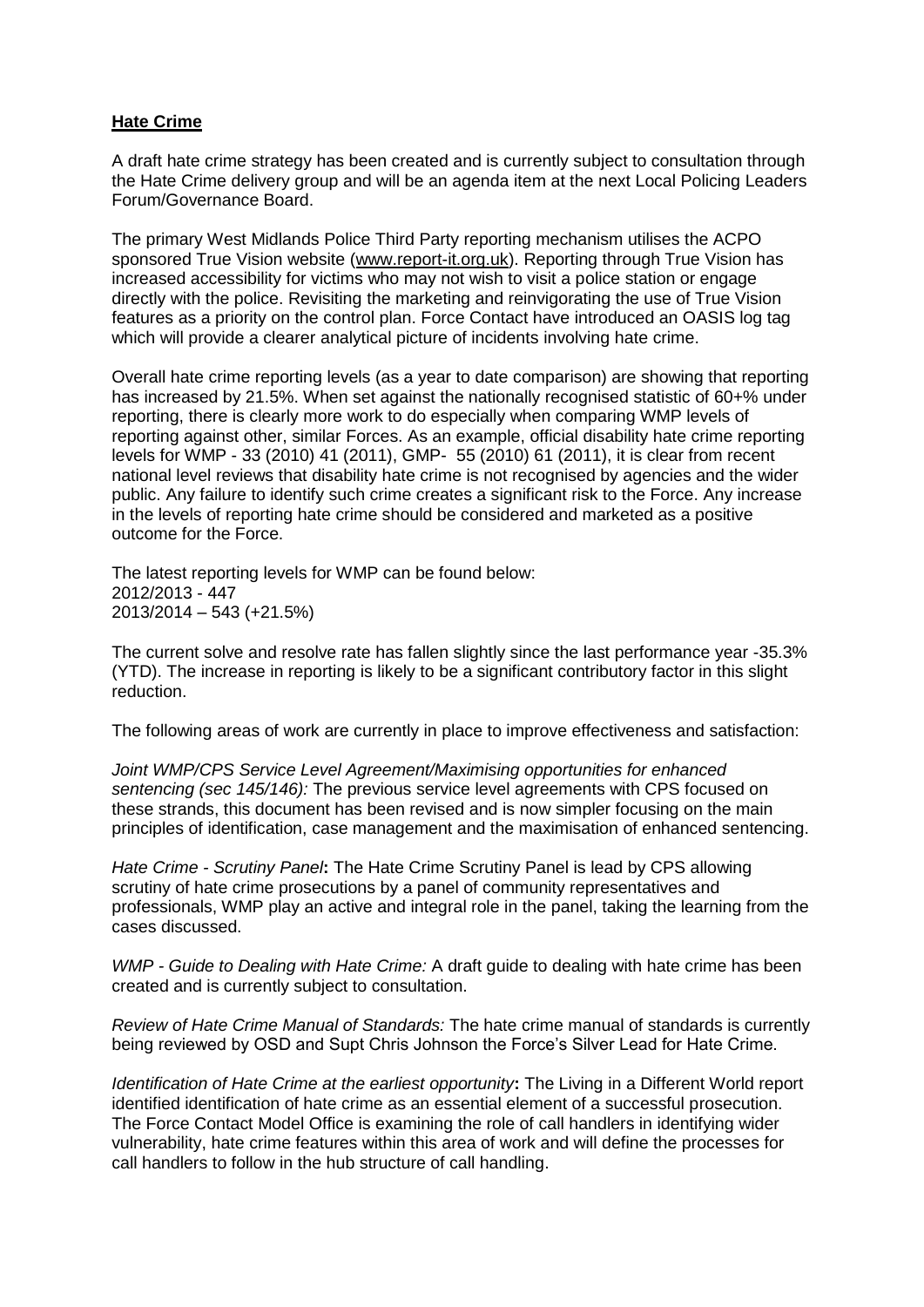*Data Quality:* The Oasis log for hate crime will enable greater scrutiny of failed reports – these are incidents where the callers have alleged the use of language or behaviour which can be perceived as "hate".

*Hate Crime victim and Investigation Plans:* A recommendation for the Local Policing Leaders Forum and the Local Policing Governance Board is the robust management of victim and investigation plans for recorded crimes AND incidents.

The WMP Hate Crime Reference Groups for disability, gender identity and sexual orientation are now well established and are producing higher levels of understanding for the Force, this understanding and learning now features in documents such as the guide to dealing with hate crime. A hate crime seminar utilising the membership of the reference groups is planned for September 2013, this will capture and share best practice and the victim's perspective.

# **Priority Areas**

Priority Areas is a demand management programme operating as part of the Local Policing Portfolio.

An over arching set of governing principles, agreed by Command Team, provide a framework for local implementation.

Local activity is influenced by a specific Problem Profile for each priority area. This is published from intelligence including the newly released Census data. Staff working within Priority Areas have been given bespoke problem solving training provided by the Jill Dando Institute of the University of Central London.

Each LPU has developed a strategic and a tactical governance framework involving partners from the Local Authority, Health and Education and Voluntary organisations. The work is tracked through local delivery plans. There are a number of innovative approaches being explored. For example in BWC a panel of young people is being used to monitor confidence and satisfaction in Priority Areas and in BS there is an engagement plan supported by local businesses to bring employment opportunities into the area for disadvantaged young people. This is a long term structured programme that seeks to develop quality of life through eradication of causes of crime and Anti Social behaviour and in time will become business as usual for the force and partners.

A key risk to the project is the ongoing commitment of partners, particularly with the current austerity measures although as the new Health and well being boards take shape early indications suggest there is some significant overlap with priority areas and areas of concern to Health and wellbeing, potentially creating considerable opportunities to galvanise partnership effort and resource.

# **Troubled Families**

Troubled Families is a Department for Communities and Local Government led initiative designed to ensure statutory partners and the third sector work effectively together to transform the lives of these families such that they become net contributors to society. Defined by way of worklessness, truancy and children engaged in crime and anti-social behaviour, the emphasis is on early intervention to prevent the cycle of decline and social dependency which passes from one generation to another.

Local Authorities are the lead agency, however, West Midlands Police, have been actively engaged in supporting the programme to facilitate identification of the families, compliment